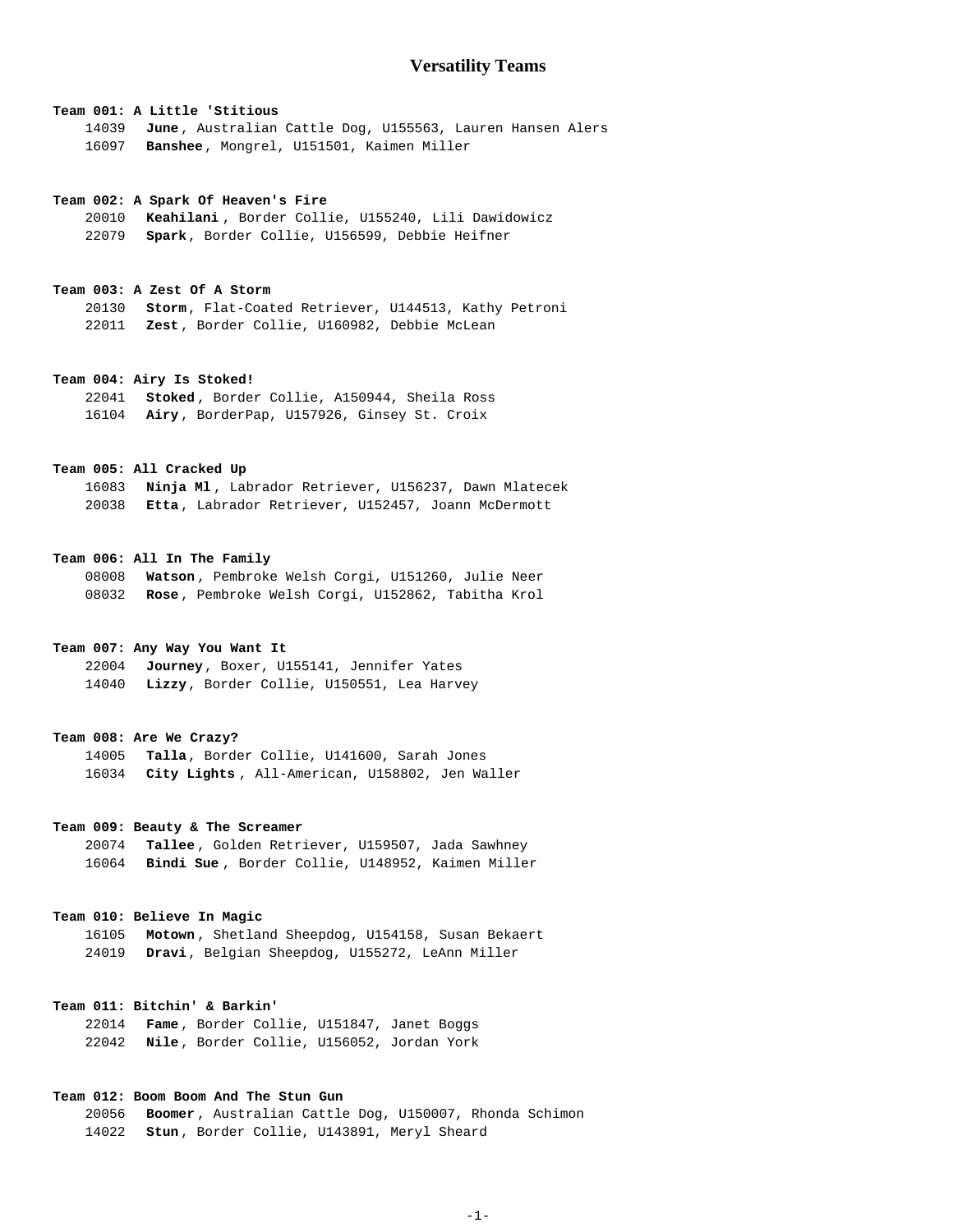## **Team 013: Boys On The Run**

**Ninja Mc** , Miniature American Shepherd, U155148, Laurie McClain **Slate**, Border Collie, U154697, Judy Whitbred

#### **Team 014: Breaking The Speed Limit**

**Jax**, Border Collie, U151919, Michael Fitch **Indi** , Pumi, U153878, Christine Brew

#### **Team 015: Bust A Move**

**Phyllis Diller** , Poodle (Miniature), U149128, Emily Ingersoll **Miley**, Shetland Sheepdog, U152207, Amber Abbott

## **Team 016: Cajun's Cabana Boy**

**Cajun**, Vizsla, U147332, Louis Moeckler **Peyote** , Working Bearded Collie, U150694, Mary Cheney

## **Team 017: Catch Us If You Can**

**Roni** , Papillon, U158101, Betty Hinson **Tutti**, Golden Retriever, U158689, Sally Peters

#### **Team 018: Cici Zola**

**Zola** , Labrador Retriever, U146877, Rene Hartmann **CiCi** , Border Collie, U147827, Joan Kurlander

## **Team 019: Collection Is For Kitties**

**Kickit** , Border Collie, U155631, Janet Boggs **Capture**, Border Collie, U160052, Jordan York

## **Team 020: Control Unleashed!**

**Luna** , Shetland Sheepdog, U157460, Beth Bond **Fenway** , Labrador Retriever, U155040, Beth McClung

## **Team 021: Corgi & Cocker Power**

**Lindi**, Cocker Spaniel, U150020, Jen Ludlum **Ziggy**, Pembroke Welsh Corgi, U143216, Tabitha Krol

#### **Team 022: Creed Chases Babybarksalot**

**Creed**, Border Collie, U149603, Sangie Brooks **Honey Badger** , Baby Barks Alot, U153836, Jody Lolich

## **Team 023: Cruz'N In The Ast'N Mart'N**

**Cruz'N** , Border Collie, U146819, Shar Henry **Ast'N**, Border Collie, U153484, Norm Lende

## **Team 024: Dazed And Confused!**

**Tripp**, Miniature American Shepherd, U157474, Crystal Coll **Finn** , Shetland Sheepdog, U157588, Karen Siebeck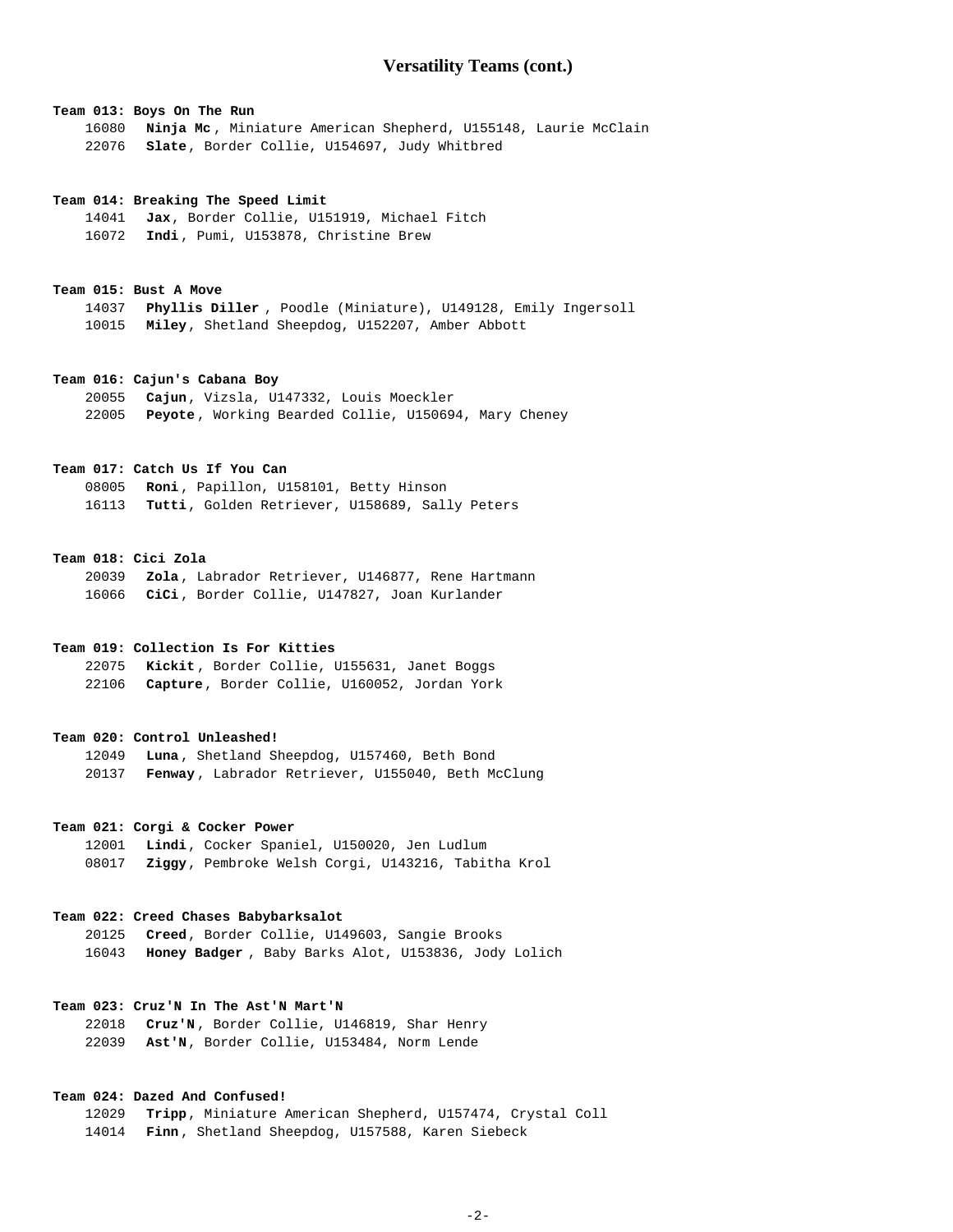# **Team 025: Delightful Duo Simba**, All-American, U152503, Debra Slaybaugh **Shiloh** , Sheltie Mix, U155427, Beth Bond

#### **Team 026: Desmond And His Mini Me**

**Min**, Shetland Sheepdog, U148396, Julie Heller **Desmond**, Border Collie, U146347, Danielle Davis

#### **Team 027: Drake Legacy**

**Drake**, Australian Shepherd, U143843, Lynn Proe **Legacy** , Border Collie, U155971, Elizabeth Dott

#### **Team 028: Dynamic Duo**

**Brodie** , Border Collie, U146978, Sue Tetanich **Cruz** , Border Collie, U154205, LeAnne Meyer

## **Team 029: Esther \* Burst!**

**Esther** , Labrador Retriever, U157218, Joan Kurlander **Burst**, Border Collie, U152364, Terry Smorch

## **Team 030: Family Tri's**

**Max**, Border Collie, U152277, Karen Overstreet **Kyla** , Border Collie, U152973, Nancy Tetrick

## **Team 031: Fast & Dangerous**

**Ruckus** , Australian Shepherd, U154746, Jeremy Gerhard **Truant** , Border Collie, U154229, Cynthia Hornor

#### **Team 032: Feed Me Tacos And Tell Me I'm Pretty**

**Riot** , Border Collie, U152671, Courtney Moore **Jelly Belly Bean** , Border Collie, U148851, Catherine Laria

## **Team 033: Feral Faces**

**Ultra**, Border Collie, U157733, Ashley Castro **Cirilla**, Border Collie, U158097, Adriana Nottestad

#### **Team 034: Firey & Bold**

**Lincoln D** , Shetland Sheepdog, U153990, Tina Desrosiers **Archie** , English Shepherd, U160346, Charlotte Gunby

# **Team 035: Fly'n Squirrel Feels The Rush**

**Rush** , Border Collie, U142293, Makayla Luse **Rowan**, Shetland Sheepdog, U149447, Heather Witt

## **Team 036: Fuji Livin' La Vida Loca**

**Fuji** , Asian Border Collie, U143758, Mich Powers **Vida Loca** , Border Collie, U157773, Jen Denereaz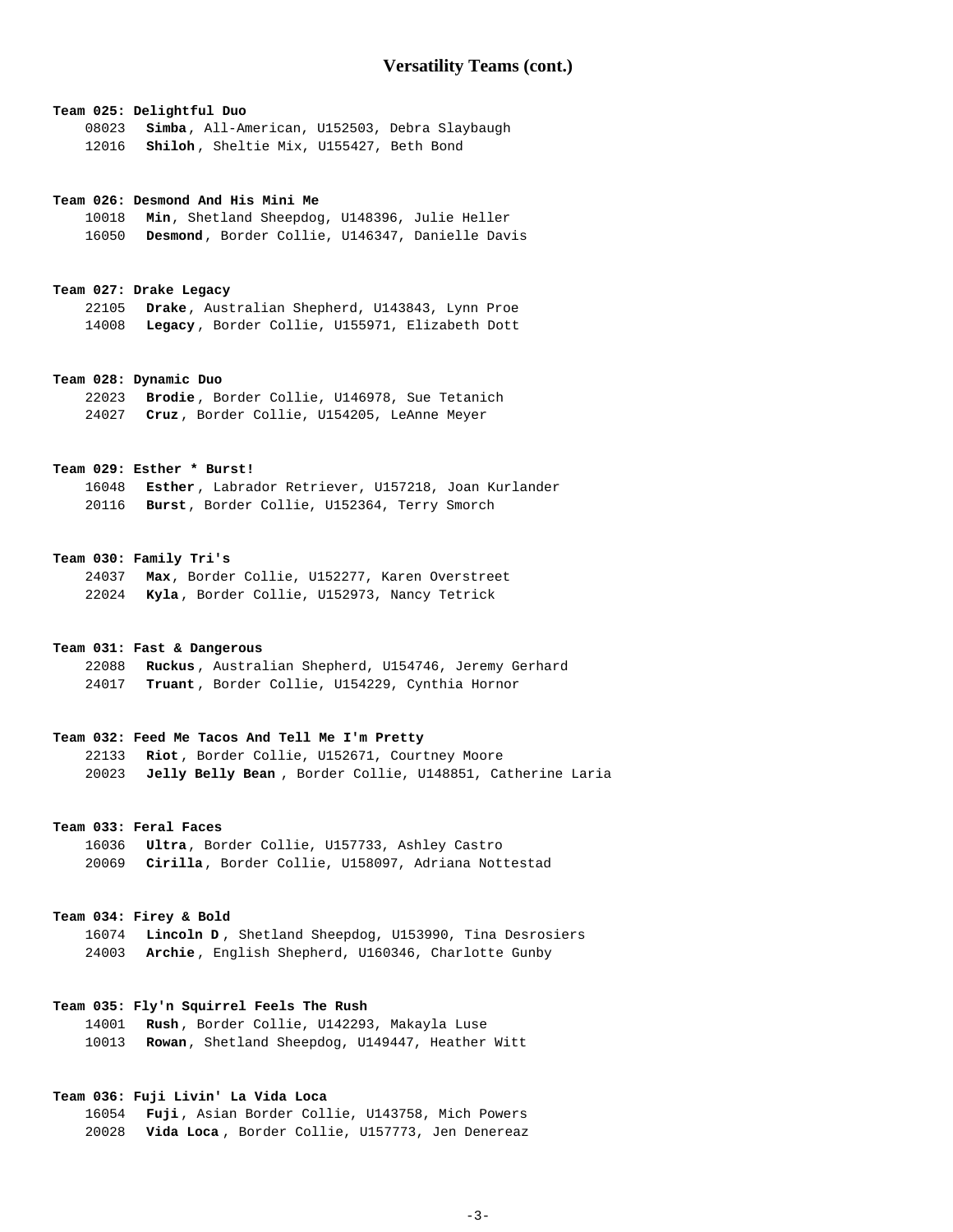# **Team 037: Fuzzy Logic**

**Mazikeen** , Dutch Shepherd, U154149, Heather Sather **Kazzie** , Papillon, U155893, Terry Pertile

#### **Team 038: Get Giddy & Rocket To Your Wildest Dreams**

**Monty**, Shetland Sheepdog, U157270, Viveka Rosenberger **Roxie**, Border Collie, U154904, Brooke Robey

## **Team 039: Herdy Girls**

**Rowley** , Belgian Tervuren, U156616, Deandra Gero **Vex E**, Border Collie, U155385, Rachel Evers

## **Team 040: High Driving With WD40**

**Doon!**, Border Collie, U156157, Sarah Jones **Westley**, Border Collie, U146732, Mary Metelko

## **Team 041: High Maintenance**

**Giddy Marie** , Pyrenean Shepherd, U146000, Elizabeth Evans **Hoo!** , Chihuahua, U152346, Laura Miller

#### **Team 042: Hold My Beer And Watch This!**

**Blitz**, Border Collie, U155924, Kaitlyn Rohr **Rev**, Border Collie, U156936, Lexi Brigante

## **Team 043: It's A Date**

**Moxie**, Border Collie, U155099, Andrea Friedel **Kitt** , Border Collie, U155736, Amy Parker

# **Team 044: Jake From State Farm Looks Epic In His Khakis Jake** , Border Collie, U142695, Kaitlyn Rohr **Epic** , Border Collie, U141068, Lexi Brigante

## **Team 045: Jenga! Outspoken**

**Jenga!** , Border Collie, U145316, Courtney Iannello **Outspoken** , Border Collie, U154926, Abby Peach

#### **Team 046: Jenny Bee**

**Bee**, Jack Russell Terrier, U155618, Nicole Newman **Jenny**, Border Collie, U141724, Kent Mahan

## **Team 047: Kip's Hot Date**

**Hot**, Border Collie, U158198, Mimi Fountain **Kip**, Border Collie, U153329, Krista Cantrell

## **Team 048: Lab Tested, Border Approved**

**Dezi** , Border Collie, U146010, Linda Husson **Tark** , Labrador Retriever, U151985, Rene Hartmann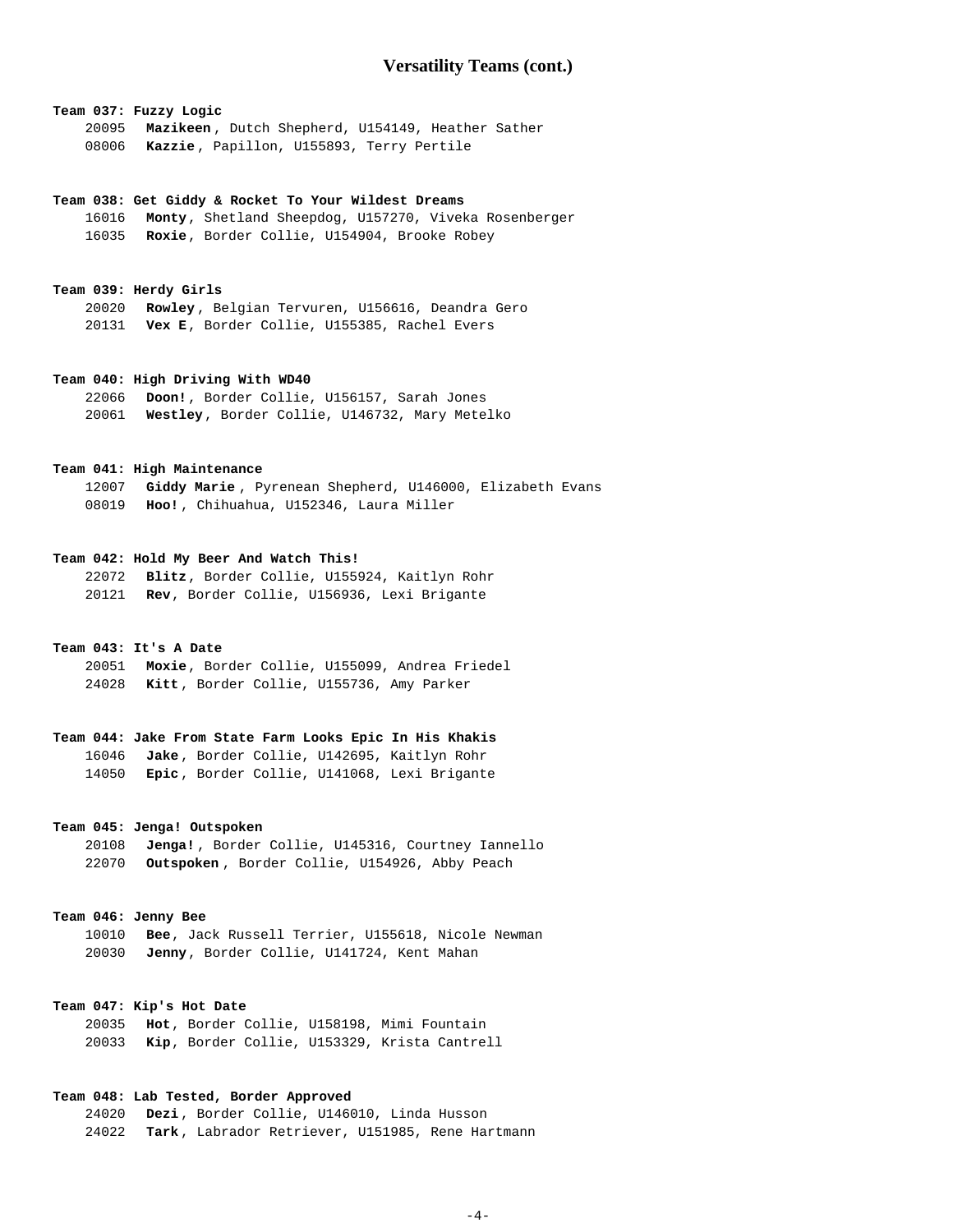## **Team 049: Lady And The Tramp**

**Lady Iris** , Border Collie, U157047, Sheri Boone **Weebo**, All-American, U155098, Phil Boone

#### **Team 050: Legends Of The Ring**

**Link** , Icelandic Sheepdog, U815139, Jessica Ibarra **Legolas**, Border Collie, U133510, Rachel Downs

## **Team 051: Lickity Cricket Pup-A-Razzi**

**Lickity**, Border Collie, U146770, Krista Cantrell **Cricket**, All-American, U144892, Jennifer Woelke

#### **Team 052: Little Beau Pete**

**Beauregard** , Boston Terrier, U156662, Kari Taylor **Pete** , Jack Russell Terrier, U157252, Kate Barnes

## **Team 053: Livewire's Intergalactic Partner**

**Kelila** , Border Collie, U159791, Laura Novick **Legendary** , Border Collie, U157817, Tawni Millet

#### **Team 054: Lord Vader & The Red Raider**

**Bindi**, Australian Shepherd, U144296, Tom Howard **Vader**, Border Collie, U144824, Jill Potter

## **Team 055: Loud Bitchez**

**Glory**, Border Collie, U149666, Rachel Downs **Endeavor** , Border Collie, U157370, Kelsey Kirkpatrick

#### **Team 056: Masked, Mended, and Leaving It Up To Fate**

**Mender** , Border Collie, U157139, Stefanie Hawkins **Fate** , Border Collie, U151033, Jennifer Yates

# **Team 057: Mental Merles**

**Vapor**, Shetland Sheepdog, U149598, Barb Davis **Ginger** , Australian Shepherd, U146708, Diana Johnson-Ford

#### **Team 058: Mind The Gap**

**Sly**, Border Collie, U152440, Judy Pretli **Decker** , Border Staffy, U136414, Robin Newman

## **Team 059: Monochromatic Friends**

**Style**, Shetland Sheepdog, U154681, Erin Rakosky **Quack**, Border Collie, U161005, Britney Imhof

## **Team 060: Naughty Paws**

**Gucci**, Poodle (Miniature), U156081, Cindy Madeiros **Seb**, Border Collie, A155019, Cliff Anderson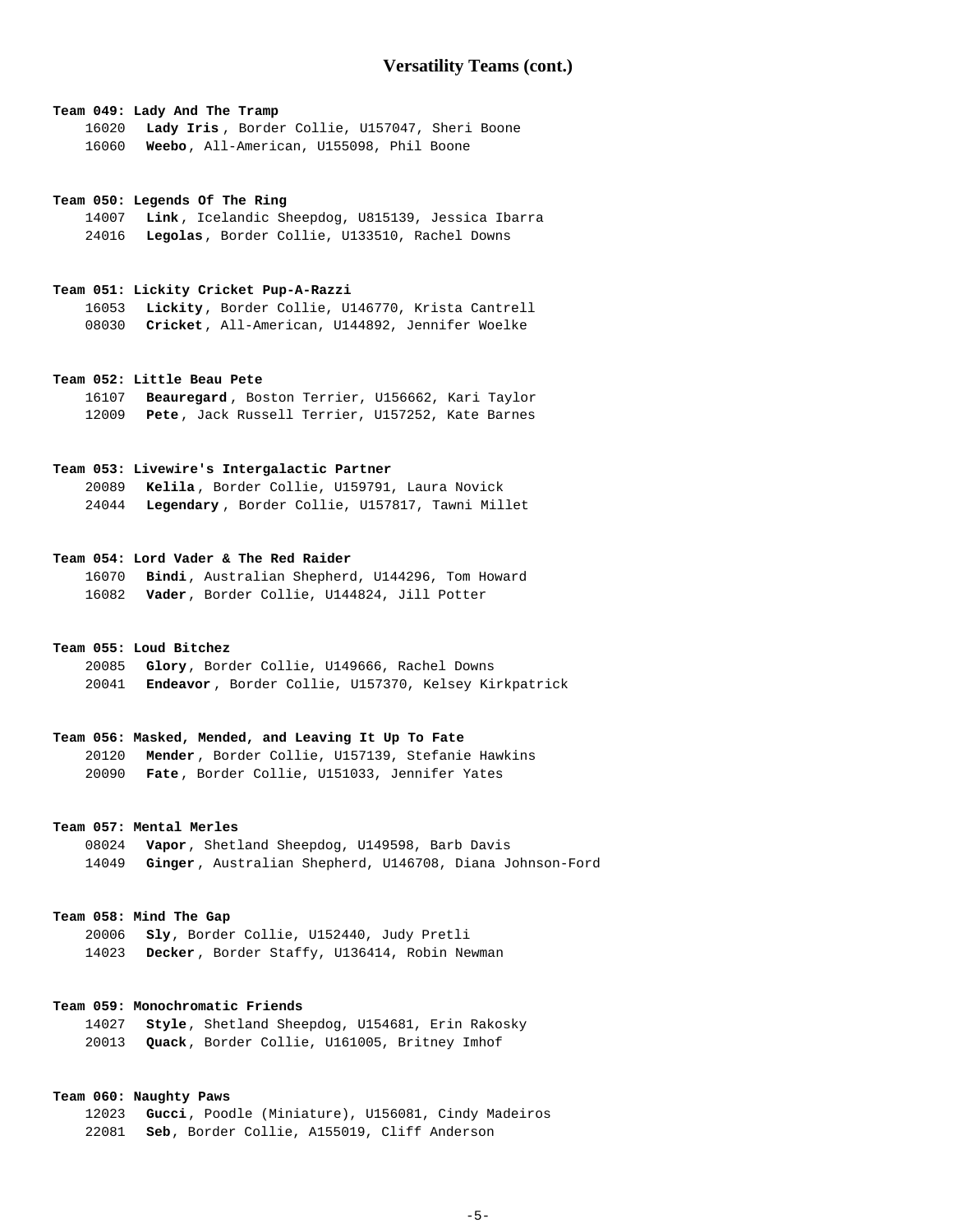#### **Team 061: New Kids On The Block**

**Guster** , Miniature Schnauzer, A161128, Grace Huffman **Fury** , Border Collie, U155535, Jennifer Kerwick

#### **Team 062: No Traction**

**Gracey** , Border Collie, U147769, Kaitlyn Rohr **Hoosier**, Border Collie, U160497, Lexi Brigante

#### **Team 063: Norm Sophie Bella**

**Norm** , Border Collie, U142617, Donna Rohaus **Sophie Bella** , Border Collie, R813459, Anne Hong

## **Team 064: Not So Subtle**

**D'Artagnan** , Pyrenean Shepherd, U151518, Eleonora Zalo **James**, Border Collie, U157809, Brenda Kelly

## **Team 065: Oh Snap!**

**Rhys** , Border Collie, U160006, Anna Blanton **Shine J**, English Shepherd, U152319, Hope Jones

#### **Team 066: Paw-er Surge**

**Ripple** , Boston Terrier, U149188, Dan Haddy **Snooker**, Pomeranian, U159108, Lisa Ann Koenigs

## **Team 067: Pawsitive Vibes**

**BAM!** , Border Collie, U149459, Sharon Levine **Livie Clare** , Border Collie, U146944, Gail Chadwick

#### **Team 068: Plenty Of Tris**

**Plenty** , Golden Retriever, U149680, Mardi Closson **Tri**, Border Collie, U158280, Anne Cook

## **Team 069: Razzle's Ben Jammin'**

**Ben**, Border Collie, U159490, Eric Swanson **Razzle** , Miniature Schnauzer, U157564, Laura Kelley

#### **Team 070: Relatively Speeding**

**Mesa** , Border Collie, U151425, Brooke Ortale **Hopi** , Border Collie, U146133, Lauralyn Johnson

## **Team 071: Rhythm & Wind**

**Rafaga** , Border Collie, U158700, Rosarito Martinez **Mambo**, Nova Scotia Duck Tolling Retriever, U149234, Lisette Berrios

## **Team 072: Risk It For The Biscuit**

**Boogie** , Border Collie, U149191, Peggy Friauf **Reese**, Australian Shepherd, U144212, Crystal Ragan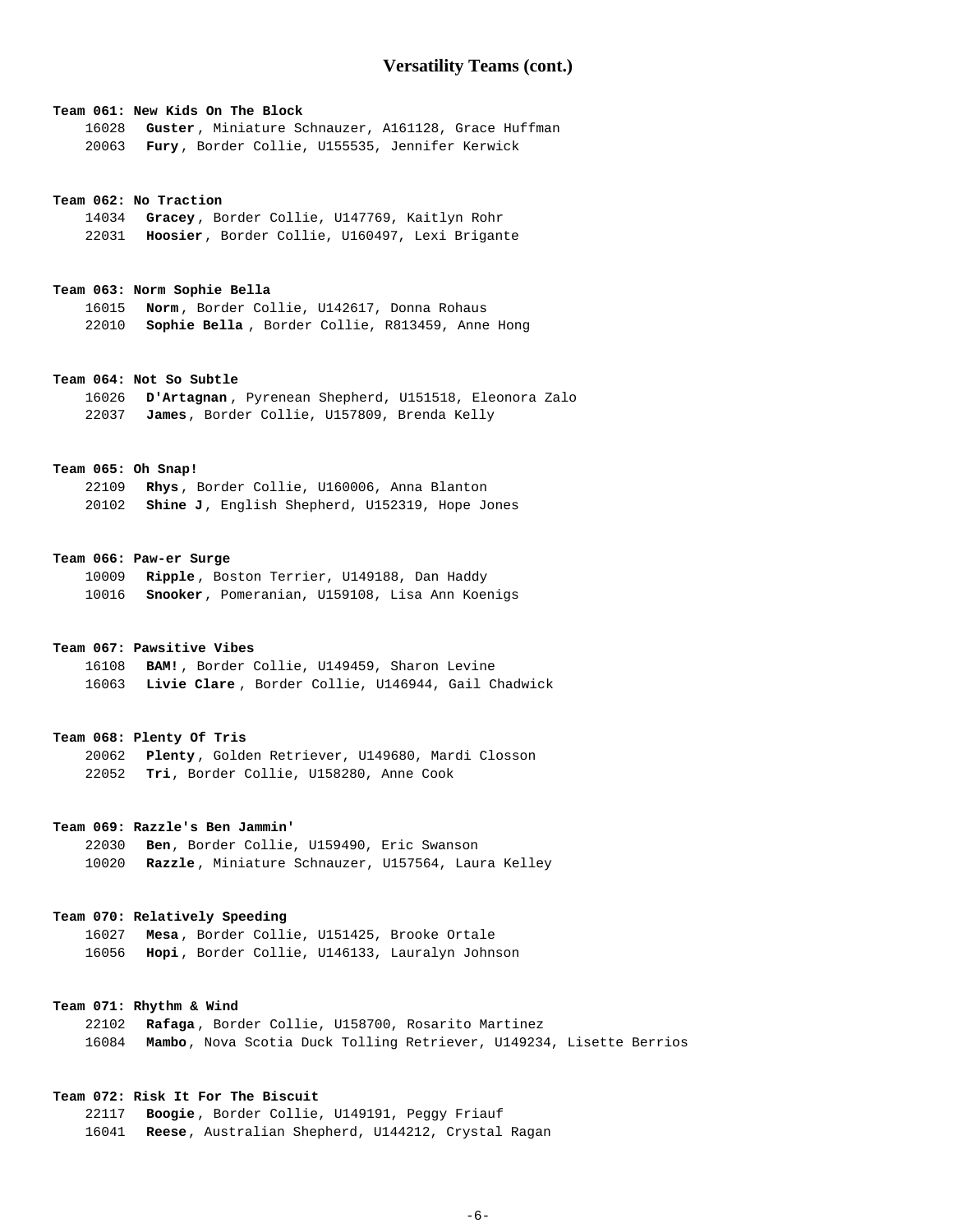## **Team 073: Rude Bearz**

**Teddy**, All-American, U155746, Betsie Bolger **Rudy** , Miniature Schnauzer, U155005, Heather Smith

#### **Team 074: Run Like The Winded**

**Gram** , Shetland Sheepdog, U155712, Melinda Stomel **Zion** , Border Collie, U151743, Lori Vanni

#### **Team 075: Running Amuck**

**Reacher**, All-American, U155702, Robin Newman **Raze** , Border Collie, U156913, Robin Taylor

#### **Team 076: Running Fast & True**

**Dash** , Border Collie, U156562, Kim Udovic **Veritas**, Border Collie, U156485, Jordan Phoenix

## **Team 077: Sassy's On Fire**

**Ignite** , Border Collie, U146097, Susan Rolek **Sassy**, Border Collie, U150679, Pamela Fish

## **Team 078: Scruff Happens**

**London** , Border Collie, U159511, Kaimen Miller **Bree** , Jack Russell Terrier, U151480, Emily Klarman

## **Team 079: Seat Belts Required**

**Nash** , Australian Koolie, U144095, Cheryl Lenox **Rango**, Labrador Retriever, U147391, Debbie Heifner

#### **Team 080: Shine Bright Like A Golden**

| 20059 | Bentlee, Golden Retriever, U159660, Jada Sawhney          |
|-------|-----------------------------------------------------------|
|       | 22017 Voulez, Golden Retriever, U160923, Katie Williamson |

#### **Team 081: So Purple-y**

**Carly Rae** , Poodle (Miniature), U145538, Megan Shepter Garges **Grape**, All-American, A813891, Bridget Thomas

#### **Team 082: Someday My Prince Will Come**

**Clarity**, Border Collie, U158972, Anna Marszalek **Eugene** , Border Collie, U158935, Gabriela Sloan

# **Team 083: Sprinkling On The Magic**

**Sprinkles** , Papillon, U149250, Nicole Cabrera **Zaya** , Papillon, U156658, Sharon Wirant

## **Team 084: Tailwagging Tris**

**Phoebe** , Cavalier King Charles Spaniel, U158303, Deb Orosz **Joy**, Border Collie, U158324, Kim Dowis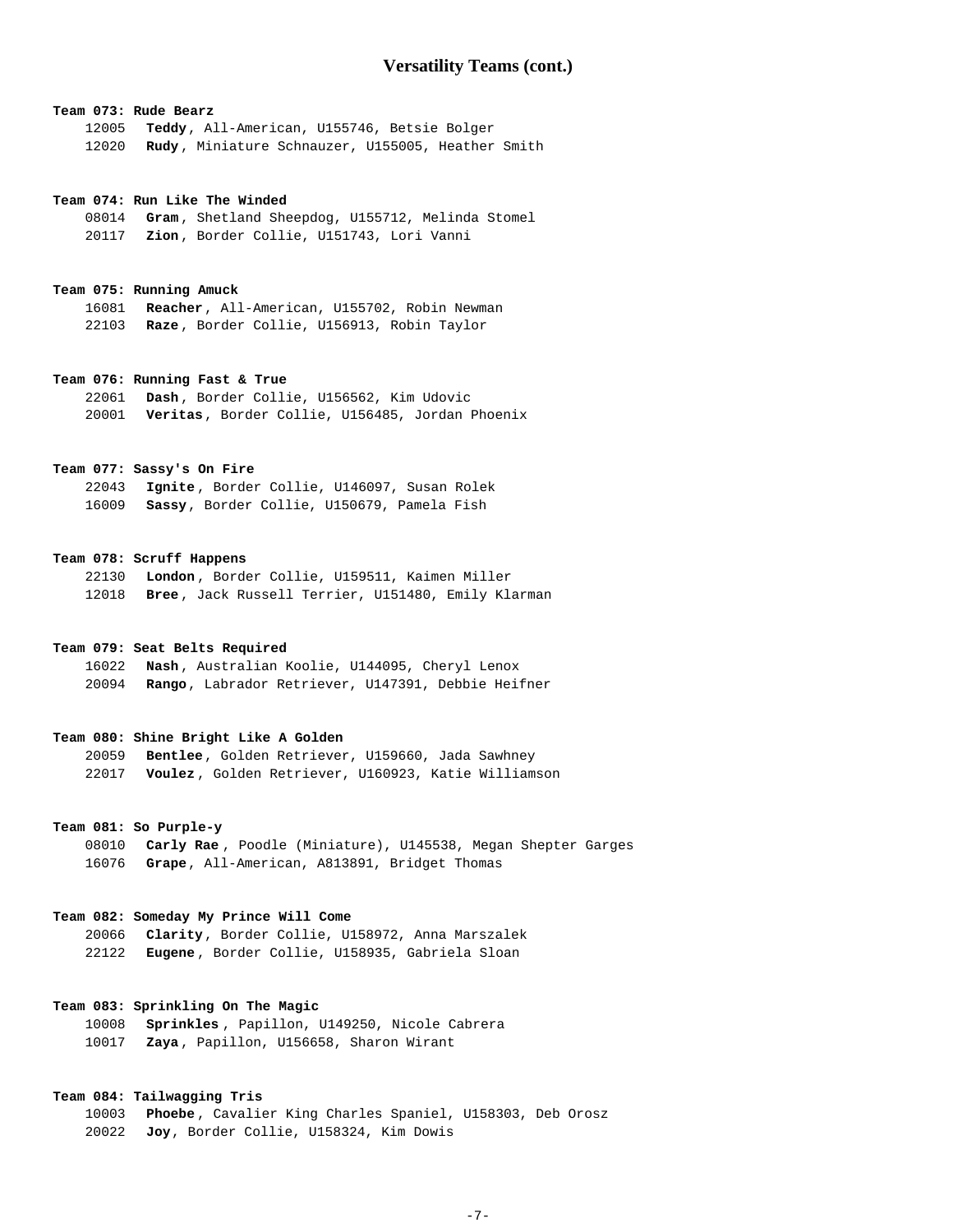## **Team 085: Team Crossbones**

**Anthem** , Shetland Sheepdog, U152266, Daniel Lombard **Ska**, English Springer Spaniel, U156537, Katherine Ostiguy

#### **Team 086: Team SnoopyShark**

**Universe** , Border Collie, U156094, Rachel Evers **Flynn**, Shetland Sheepdog, U157898, Ellen Reinke

## **Team 087: The Adventures Of Shorts & Shorter**

**Felix**, Border Collie, U153096, Sarah Stremming **Francine** , Evil Fox, U136533, Courtney Keys

#### **Team 088: The Hurricanes**

**Henna**, Australian Cattle Dog, U149443, Jennifer Baiocco **Emma** , Border Collie, U136702, Mike Wagner

## **Team 089: The Little Bigs**

**Sprocket** , Australian Cattle Dog, U157792, Brea Witt **Bindi**, Boston Terrier, U157793, Sarah Closson

#### **Team 090: The Scream Team**

**Raana**, Budi, U156866, Kris Seiter **Louie**, Doberman Pinscher, U150382, Judi Villano

## **Team 091: These Girls Got Chops**

**Chibi**, Jack Russell Terrier, U156806, Mich Powers **Grifter**, All-American, U159792, Pamela Reid

#### **Team 092: Torque The Bolt**

**Torque** , Border Collie, U154526, Dan Brackney **Bolt** , Shetland Sheepdog, U148040, Judy Klar

## **Team 093: Tumbleweed Tillie And Rambling Reddy**

**Reddy**, Pembroke Welsh Corgi, U147183, Barbara Stephens **Tillie** , Chesapeake Bay Retriever, U156043, VeeAnn Cross

#### **Team 094: Twisted Sisters**

**Koozie** , Border Collie, U158477, Shawn Cossart **Jetta**, Border Collie, U157757, Sue Lindsay

# **Team 095: Two Crazy Redheads**

**Pressa** , Border Collie, U146135, Candace Atchison **Libbi**, Border Collie, U155715, Lynnea Landers

## **Team 096: Uncorked**

**Brittan**, Mudi, U151759, Jeanine Cowger **Wilson** , Australian Shepherd, U149606, Jill Arenson